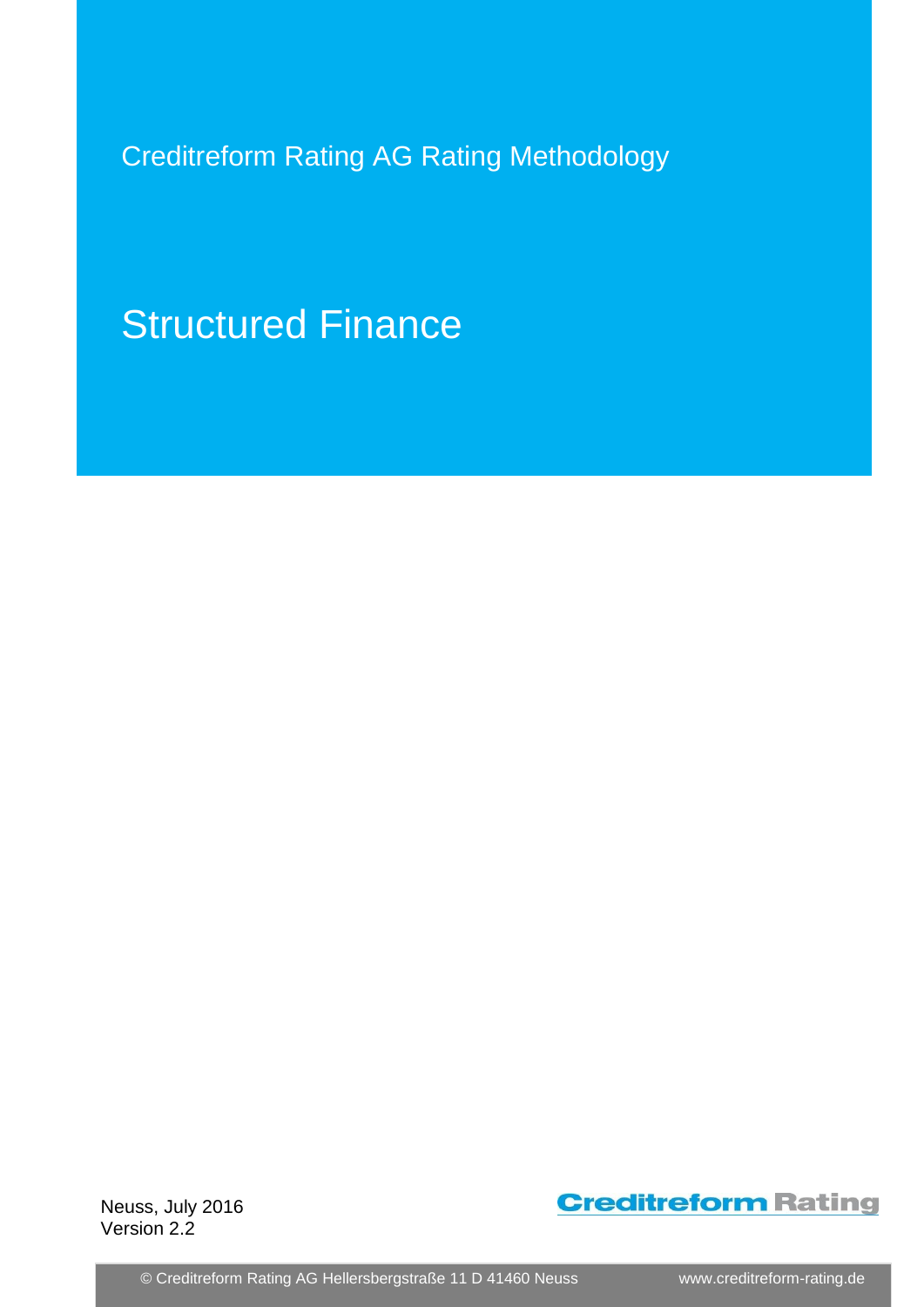# Table of contents

*This document (v2.2) is an update which contains no essential, fundamental methodological changes. The content was clarified. The update was carried out in July 2016.*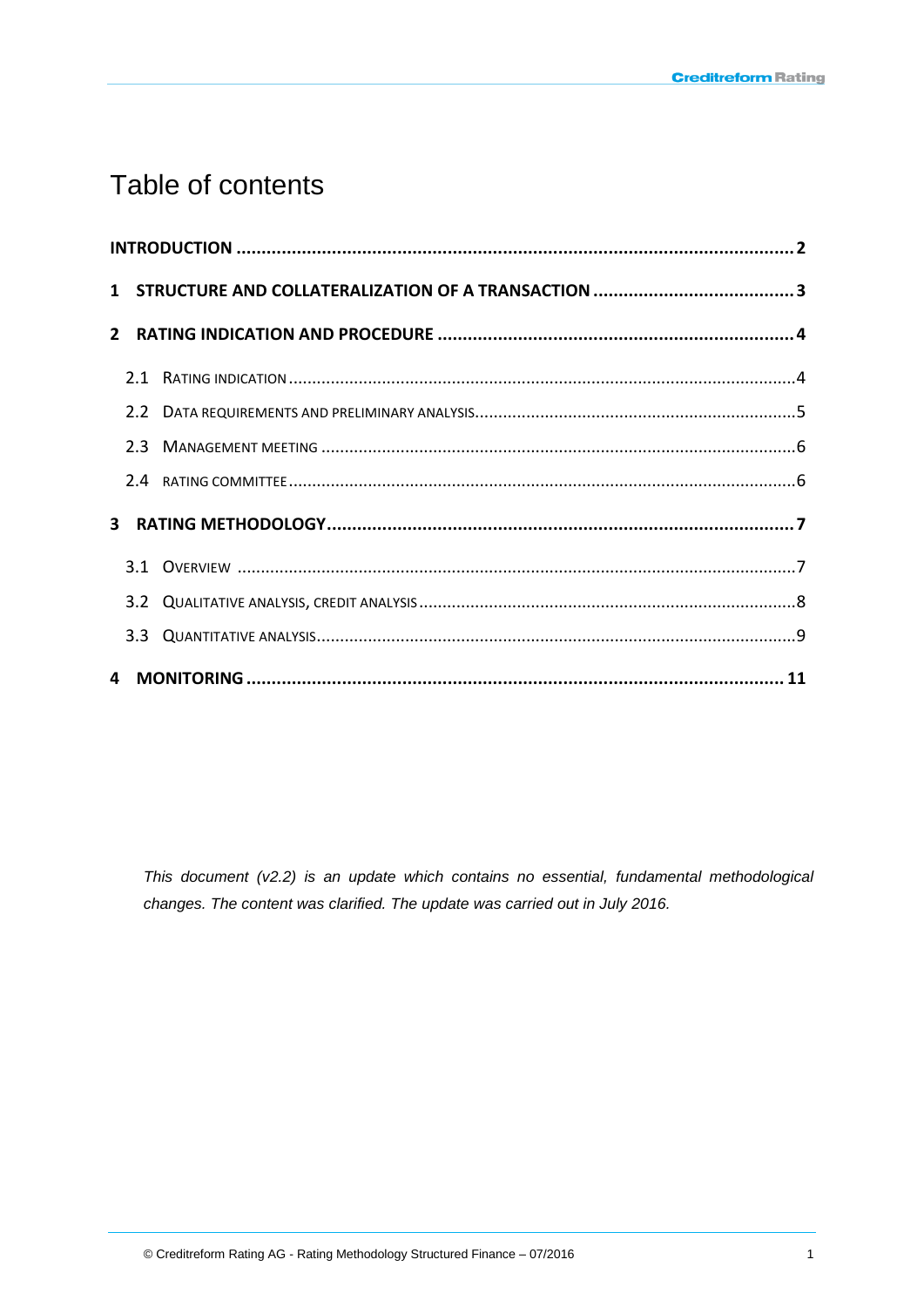### **Introduction**

Creditreform rating AG (hereinafter also referred to as CRA) has been performing externally commissioned ratings since its inception in the year 2000 and has evolved into a recognized European rating agency.

The present rating system of CRA for structured finance is being published in order in order to provide the parties involved, as well as investors and the public with a better understanding of the reasons for a rating assigned by CRA. This document is updated regularly to reflect changes in the methodology. The rating system and the code of conduct of CRA are freely available on the website www.creditreform-rating.de.

A rating is the classification of a company, financial stock or security into a credit rating-category according to certain criteria. The CRA uses the internationally adopted letter-codes (AAA, AA, etc., with addition of "sf" for structured finance) for their ratings in order to render the results transparent and easy to compare. The rating methodology of CRA is based on the fundamental question of to what extent the security under review can be serviced fully and in a timely manner in the future. In order to assess the probability of default as a risk benchmark by means of a rating, Creditreform Rating's carries out a holistic analysis, taking into account all available relevant information. The CRA arrives at their conclusion on the basis of a rating methodology combining quantitative and qualitative approaches.

Structured financing is financing which is composed of multiple elements. Often, individual receivables are bundled and transferred to a special purpose vehicle which will then issue a bond for the purpose of refinancing. These notes are issued in the form of structured tranches which are serviced in dependence on cash flow and are treated as either primary or subordinate amongst themselves. Tranching is viewed as a form of structured financing, as the notes in the individual tranches are dependent on one another. The rating of tranches is based on the predetermined tranching. In the event that a company issues only one bond (with only one tranche), there is - according to our rating system - no existing structured financing.

In addition to corporate and issue/bond ratings, ratings for structured finance belong to the product range of Creditreform Rating AG. CRA carries out ratings for these products; however, it does not itself divide any issue into tranches.

The ratings are substantiated statements of opinion as to the creditworthiness of the enterprise or security under review. They are not recommendations to buy, sell or hold financial stock. CRA develops their opinion as to the future viability of the security under review, systematically and with due diligence.

The reliable and independent ratings by CRA are intended as a contribution to reduce the asymmetry of information between lenders and investors as well as between lenders and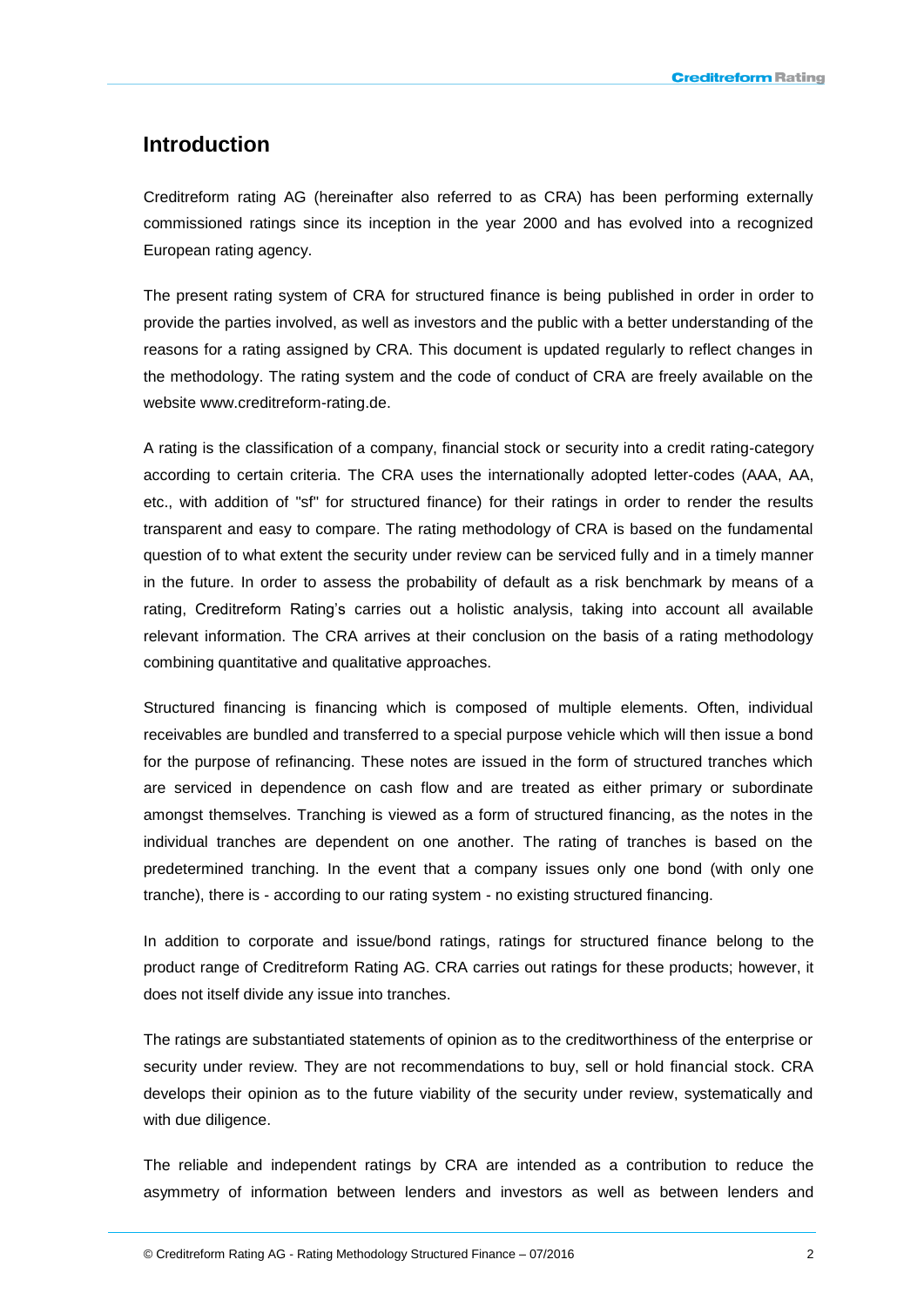borrowers. In addition, the published ratings increase the transparency of the capital market in the interests of market participants and the public.

### **1 Structure and collateralization of a transaction**

The following illustration shows the typical structure of a transaction. In the center there is a special purpose vehicle (SPV) as the issuer, who purchases receivables from bank/insurance company/corporation xyz. In this example, the originator is selling specified receivables to the SPV. The SPV, as issuer, thus becomes the owner of these receivables and has rights of disposal. Usually, the originator also continues to manage sold as well as its unsold receivables (servicer function).

The special purpose vehicle is established as a legal entity with a clearly defined and outlined purpose. The owner of the SPV is usually a trustee who controls collateral and cash flows in the interest of investors. Usually, SPVs purchase all rights with regard to the underlying loans and refinance them by selling the securities to investors. Incoming interest and redemption payments are then passed on to the investors in accordance with the agreements.



The special purpose vehicle may be collateralized by means of various constructions, for example over-collateralization, cash reserves, material collateralization, interest surplus between interest income from receivables and excess spread. Here it is crucial that the underlying portfolio risks with receivables (e.g. financing or leasing contracts and trade receivables) is kept apart from the original lender or financing provider, thus reducing the risks for investors related to insolvency of the originator. In most cases this is achieved by means of a true sale, whereby the right of entitlement to cash flows is transferred entirely to the special purpose vehicle. CRA also assesses and provides ratings for synthetic structured financing transactions. In this case, the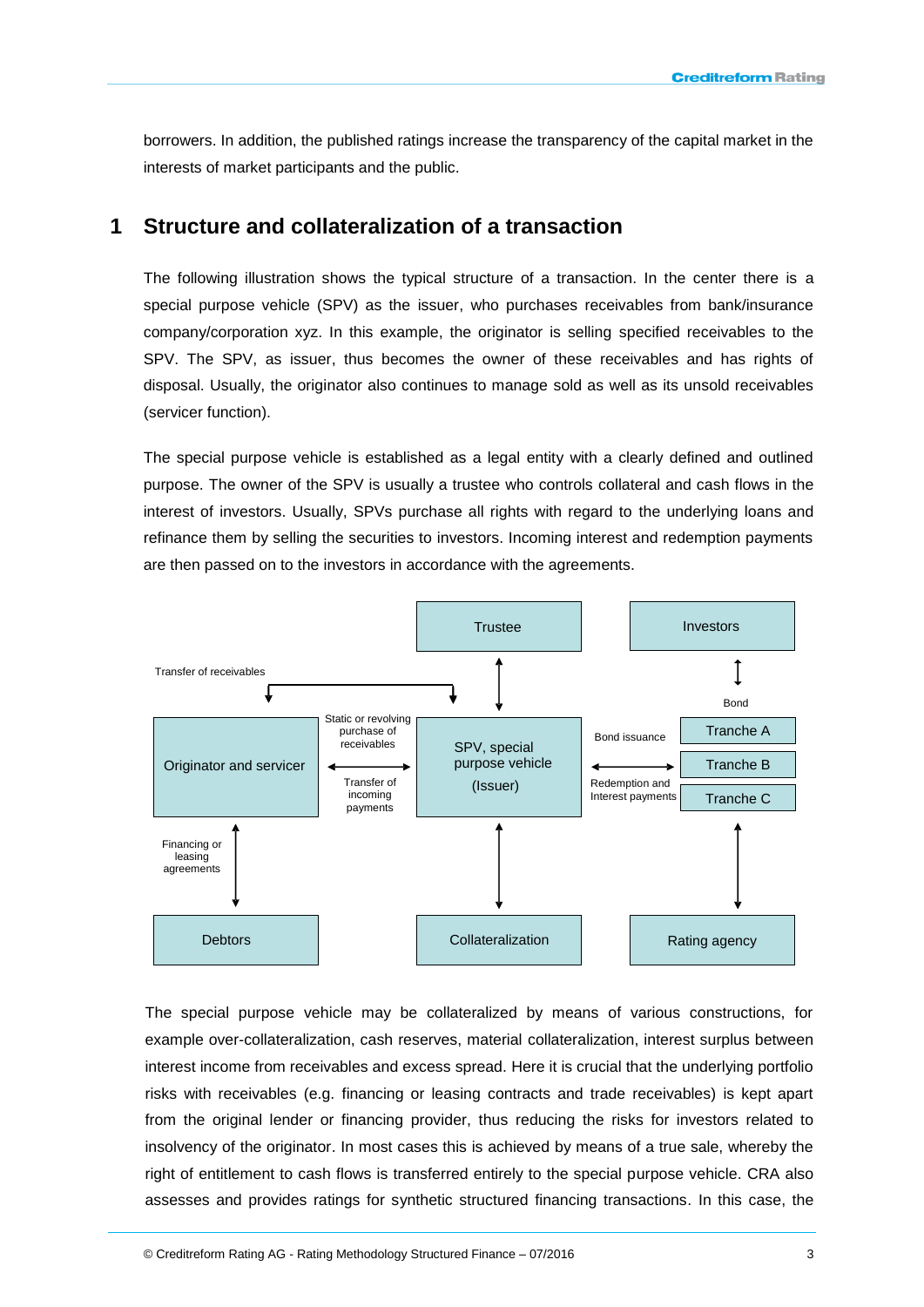originator's receivables are not sold, but specified receivables risks are transferred to a collateral provider by means of guarantees or loan derivatives. The collateral-taker pays a risk premium to the collateral-provider for the contractually agreed risk transfer.

The division of the notes into various tranches is an important element of the structure. Cumulative losses from the portfolio of receivables (outstanding receivables or interest payments, etc.) are assigned to the bonds in a predetermined ranking order. In the above example, initial losses are assigned to the notes in tranche C. As soon as the nominal sum of tranche C (junior equity or equity tranche) is used up by the assigned defaults, further defaults are assigned to tranche B (mezzanine) and finally to the most senior tranche A.

The underlying portfolio consisting of receivables vis à vis debtors serves as the primary source for interest and redemption payments for investors. The portfolio may consist of a wide range of various receivables, e.g. trade receivables, automobile/truck leasing receivables, or receivables from real estate, consumer or corporate financing, spread over various sectors and regions. For receivables which have been taken into the portfolio of receivables for the first time, as well as those taken in during the term of the security (revolving transaction), a contractual agreement is required, stipulating what quality requirements these receivables will have to meet.

The business object and rules of the SPV are carefully evaluated by CRA. Analysts at CRA review the entitlements of the SPV according to the receivables in the underlying portfolio.

## **2 Rating indication and procedure**

#### **2.1 Rating indication**

The aim of the rating procedure is to arrive, in an efficient and consistent manner, at a reliable assessment of the creditworthiness and structure of the bonds. The approach focuses on the objective of ensuring the quality and integrity of the rating process, avoiding conflicts of interest, and rendering the decision-making process easy to compare.

CRA uses the following rating scale. Since the rating systems for structured finance and for bonds and corporate ratings differ, a rating of structured financings is indicated by "sf":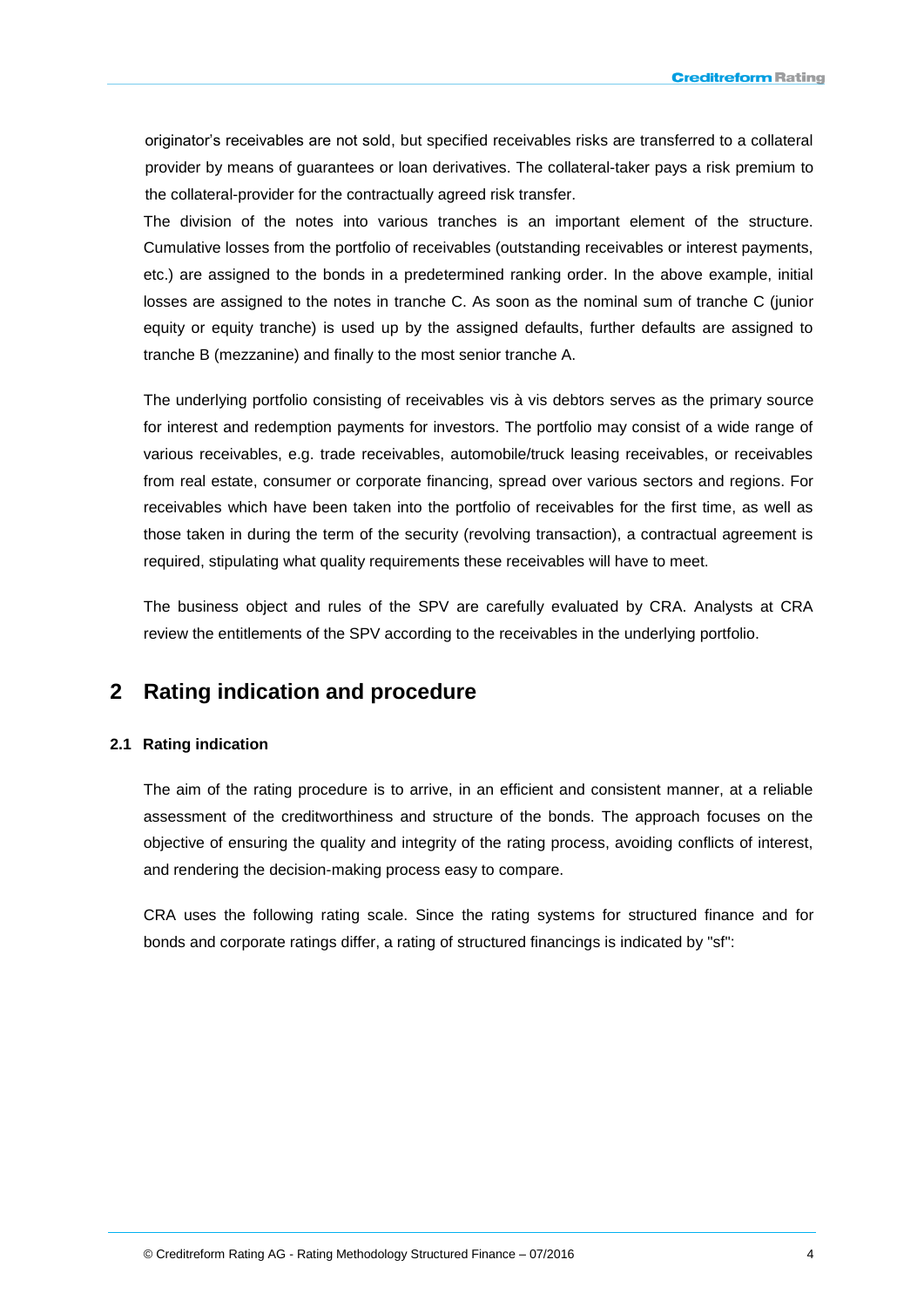| <b>Rating category</b> | <b>Rating</b>                                            | <b>Assessment</b>                                                             |
|------------------------|----------------------------------------------------------|-------------------------------------------------------------------------------|
| $AAA_{sf}$             | AAA <sub>sf</sub>                                        | Highest level of credit quality, lowest investment risk                       |
| $AA_{sf}$              | $AA + st$<br>AA <sub>sf</sub><br>$AA$ -sf                | Very high level of credit quality, very low investment risk                   |
| $A_{\rm sf}$           | $A +sf$<br>$A_{\text{sf}}$<br>$A - st$                   | High level of credit quality, low investment risk                             |
| BBB <sub>sf</sub>      | $BBB +sf$<br>$BBB_{sf}$<br>$BBB-sf$                      | Highly satisfactory level of credit quality, low to medium<br>investment risk |
| BB <sub>sf</sub>       | $BB + cf$<br>BB <sub>sf</sub><br>$BB - sf$               | Satisfactory level of credit quality, medium investment risk                  |
| $B_{\text{sf}}$        | $B + st$<br>$B_{sf}$<br>$B_{\text{f}}$                   | Moderate level of credit quality, increased investment risk                   |
| $C_{\text{sf}}$        | CCC <sub>sf</sub><br>CC <sub>sf</sub><br>C <sub>sf</sub> | Low level of credit quality, high or very high investment risk                |
| $D_{\rm sf}$           | $D_{\text{sf}}$                                          | Insufficient level of credit quality, total loss of investment                |
| <b>NR</b>              | <b>Not Rated</b>                                         | Rating temporarily suspended, liquidation in process (e.g.)                   |

The result of the rating is an assessment of the probability of a default of the securities within the individual categories (tranches). The rating of asset-backed securities includes both quantitative and qualitative factors. CRA focuses here on four areas: legal structures, financial structures, parties involved, and on the underlying portfolio. Financial structuring such as tranching and overcollateralization, as well as guarantees or cash reserves, provide additional collateral (credit enhancement) and play a crucial role in the assignment of a rating.

A team of analysts consisting of at least two rating analysts are responsible for the CRA rating. The analysts are selected according to the qualifications necessary to carry out the respective request. This team of analysts is the contact for the client throughout the entire rating process and subsequent monitoring process.

Ratings are the result of a rating process, which in the case of structured finance consists of the steps described below in 2.2 - 2.4.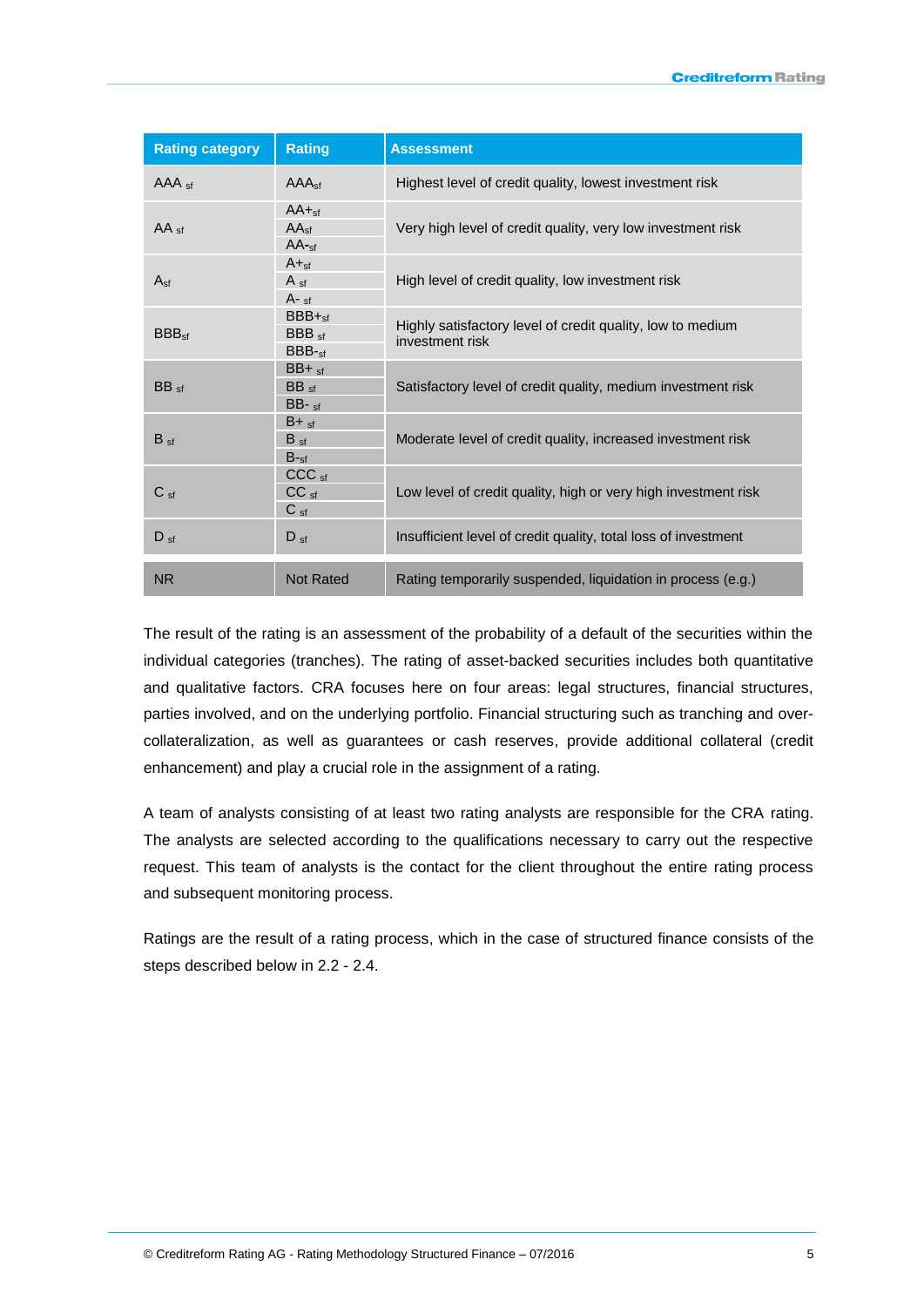### **2.2 Data requirements and preliminary analysis**

CRA checks to see whether an order can be accepted. If there is no reason preventing the acceptance of the order, the rating process, methodology and terms and conditions for the rating are explained to the client as preliminary information. After the order has been received by CRA in written form, the team of analysts is assembled.

In assessing the risk of structured finance, CRA relies on a comprehensive information base. In addition to information concerning the legal and economic environment, the model relevant to the transaction structure is assessed. For the rating of structured financing therefore, documents submitted by the initiator of the transaction are evaluated with regard to their parameters in a preliminary analysis, whereby information including the following is taken into consideration:

- **Transaction structure and parties involved**
- Description of the collateral
- Further collateralization (credit enhancement)
- Cost structures as well as interest and repayment structure at the level of collateral / tranche
- Contractual agreements

All available data is checked for reliability, including an appropriate data history concerning experience with default, payment arrears and dilution with regard to the underlying portfolio. A plausibility check with internal and external comparison data is carried out for credit-related information.

In addition, other documents may be requested during the rating process. All data obtained is treated by the agency with confidentiality.

### **2.3 Management meeting**

The management meeting serves to explain and supplement the information presented and evaluated in the prior analysis and is held with the Manager or initiator of the transaction.

With respect to the Manager/initiator, his creditworthiness, track record, and the tools and capacity required for management of the portfolio play a role.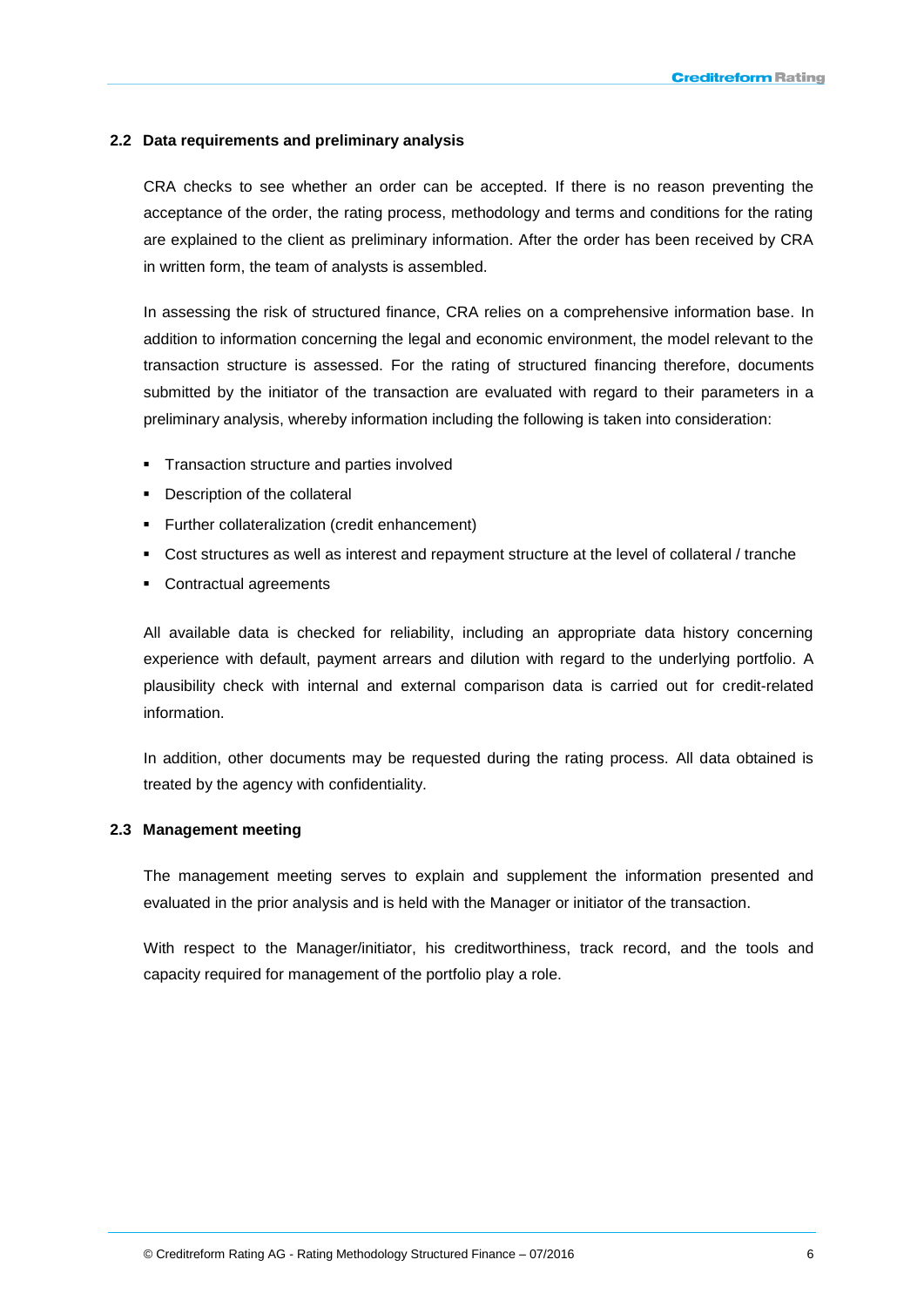### **2.4 Rating committee**

The findings of the analysis with regard to the qualitative and quantitative factors are condensed by the analysts into a proposal for the rating score. The rating analysts forward this report, as well as the proposal for the rating score, to the rating committee.

The rating committee is the final authority for credit ratings. It assigns and changes rating scores. The committee serves to objectify rating decisions and ensures the uniformity of the substantive and formal quality of the ratings.

The analysts responsible present the individual parts of the report and state the reason for their proposal of the rating. The rating score is determined by the rating committee according to the principle of unanimity. The rating report including the rating result is usually delivered to the client after the concluding session of the rating committee. The client now has the opportunity to review the report for substantive and formal errors.

### **3 Rating methodology**

### **3.1 Overview**

The rating of a transaction follows a multi-level approach with regard to its methodology. In the framework of the qualitative analysis, the general conditions of the transaction are first analyzed and assessed (see section 3.2). The input parameters for quantitative analysis are then calibrated. The resulting information is used in the next step in the quantitative analysis in order to examine the default risk concerning the portfolio of receivables (see section 3.3). In the final step, the results from the two areas of analysis are merged to determine the probability of default with respect to the individual bond tranches.

The values determined for the probability of default for the individual tranches, taking into account a number of different scenarios as well as the qualitative assessments of structures including additional collateral (credit enhancement) and important parties involved, jointly determine the rating to be assigned.

The methodology described below names all the qualitative and quantitative factors which are taken into account by CRA for the assignment of a rating for structured financing. In the context of the economic and legal parameters of the transaction, further structural characteristics can be evaluated and included in the rating score, depending on the specific case. Key areas of qualitative and quantitative analyses are: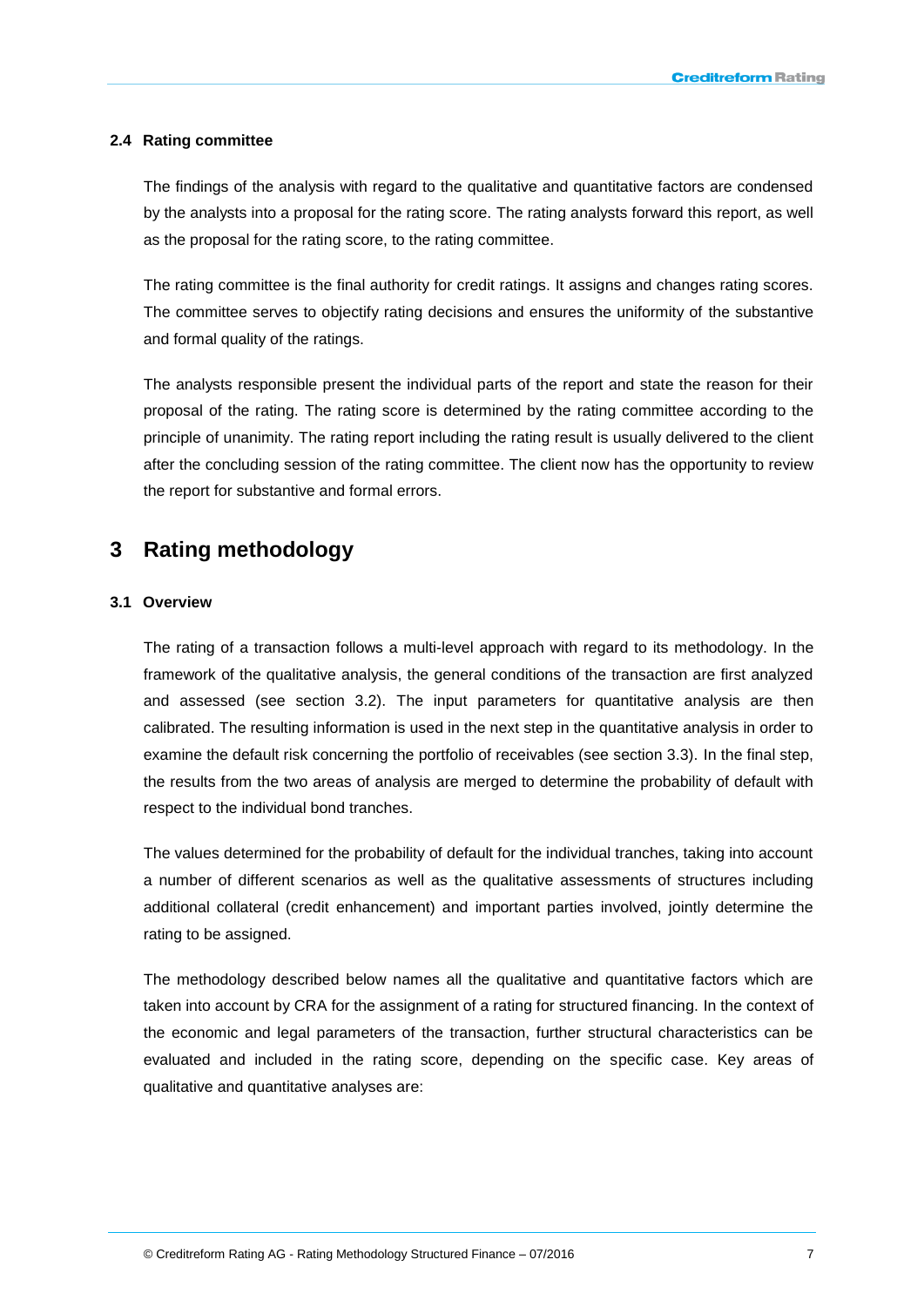- **-** Legal structure and legal/regulatory risks
- **Transactional and repayment structure**
- Operational risks and financial strength of the parties involved (originator, servicer, SPV, possibly the credit insurer, etc.)
- Assessment of the creditworthiness of the seller and servicer of receivables
- Collateralization and additional collateral (credit enhancement)
- Assessment of individual receivables in the portfolio and the process of formation, as well as the collection of the individual claims (e.g. scoring, document review and document management, debt collection process)
- **•** Cash flow modeling and stress scenarios
- **•** Monte-Carlo simulation

A special approach taken by CRA in the context of the rating of structured financing transactions with commercial debtors is the inclusion of debtor creditworthiness assessments in the analysis. In this way, individual commercial risks can be adequately considered. In addition, information on empirical value adjustments and losses on the part of the originator are compared with relevant benchmark data. In addition to the quality of the underlying receivables, a legal isolation must occur in the case of true sale transactions in order to protect the investor and cash flows to the SPV in the event of insolvency on the part of important parties involved. We hold it for particularly important to carry out a detailed analysis of the underlying assets. In addition to benchmark analyses, relevant objects are examined e.g. in the case of less granular portfolios with real estate financing.

Dilutions such as bonuses and discounts, as well as unfavorable legal and tax-related interpretations, can also result in increased costs and thus need to be taken into consideration. These aspects are assessed prior to the start of the transaction, as well as during the monitoring process. An assessment is also made as to the existence of interest rate or currency risks and whether they are hedged, for example by means of swaps. In the event that there is no such sufficient hedging, these risks are assessed using accrual valuation methods and taken into account by CRA in the rating.

The quantitative analyses carried out by CRA deal with the any repayment plans on the part of debtors in order to incorporate risks associated with early repayment, as well as with payment delays and defaults, into the rating. The size and default correlations of the individual underlying receivables play a decisive role here. The portfolio should thus be highly diversified in order to avoid dependency on a small number of debtors. Correlations are taken into consideration in particular with respect to commercial debtors regarding sector concentration. Country, industry and sector risks, as well as sector correlations, are determined based on the Creditreform database and supplementary information.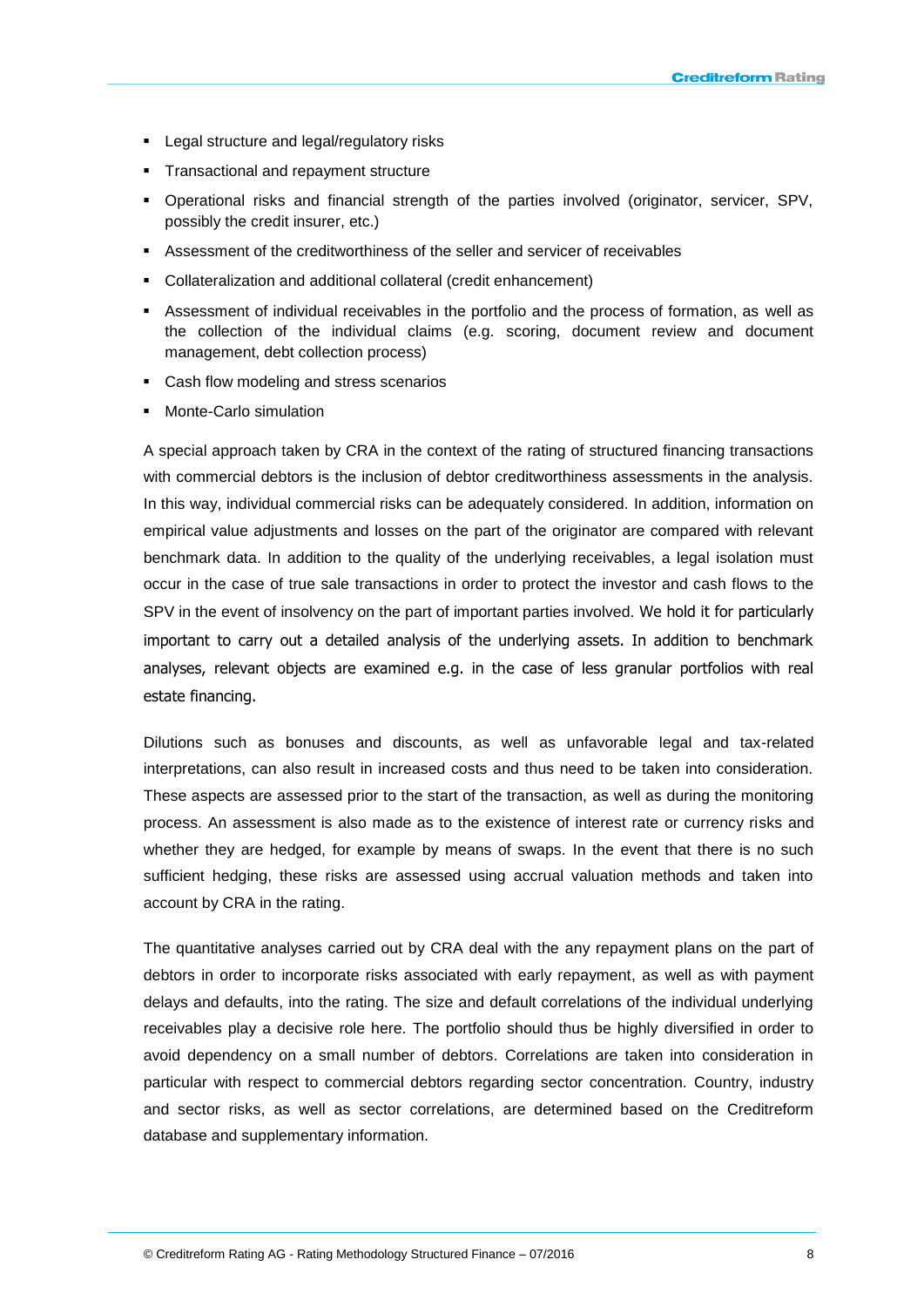#### **3.2 Qualitative analysis, credit analysis**

Structured and other financing transactions are subject to particular risks. A Creditreform rating is based on an analysis of the prospectus of collateralized securities as well as of legal and taxrelated aspects of the structure.

One significant aspect is the legally effective isolation of the SPV from the originator in the case of true sale transactions or the quality of credit swaps, guarantees, etc. by third parties in the case of synthetic structured financing. The integrity of the underlying legal framework is assessed with the aim to identify vulnerabilities. These include, for example, consolidation risks in the event of insolvency of the originator (bankruptcy remoteness), return clauses ('claw-back'), rights of recourse, set-off risks or tax liabilities which can negatively affect the cash flow. The relevant contracts are accordingly assessed and, wherever called for, assessments of legal and taxrelated aspects and audit certificates are obtained. These risks are reflected to an appropriate extent in the ratings.

The analysis of the transaction and repayment structure accesses the significant structural characteristics of the transaction which, from the investor's point of view, can have a positive or negative effect on performance. Due to the flexibility of the construction of structured financing and to the wide range of asset classes, an exhaustive list of all of these characteristics is hardly possible to provide. Among the most important characteristics are the payment priority for interest and redemption with respect to the securities under review, collateralization and additional collateral such as interest surplus, cash reserves or liquidity buffers (credit enhancement), guarantees and hedging mechanisms, trigger events which alter cash flows, constraints, terms and other covenants, as well as call or early redemption options. The characteristics are assessed in terms of their effectiveness and performance and taken into account in the quantitative modeling of the transaction.

Various parties are involved when preparing asset-backed securities, whereby initially the originator and servicer are most significant. The originator is the initiator of the underlying receivables. In the case of a true sale transaction, he sells the receivables to the SPV, thus reducing in most cases the risk with regard to his own balance sheet. For a CRA rating, the business practices of the originator concerning the occurrence of a receivable are an important feature. Selection and quality criteria (eligibility criteria) which have to comply with the underlying assets, as well as portfolio concentration, portfolio limits and quality tests in the case of revolving portfolios, are verified and incorporated into the rating. The servicer is responsible for managing and processing payments from receivables in the portfolio. Typically, the servicer and the originator are identical. In addition to the processes in debt collection, human and technical resources constitute important aspects.

In addition to the originator and servicer, in the analysis of counterparty risks the creditworthiness and experience of the collateral provider, swap counterparty, the banks holding the accounts and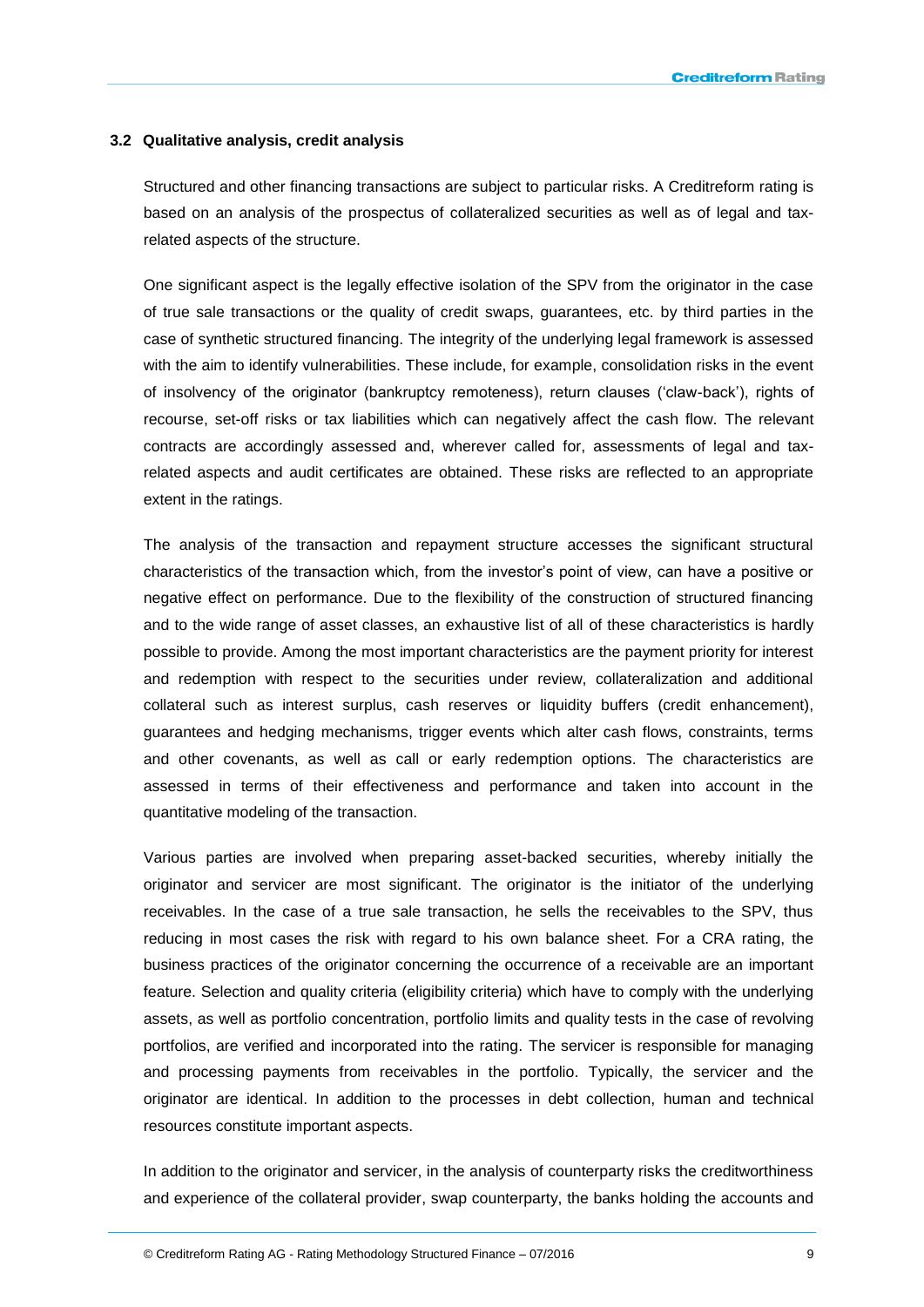the trustees are also rated. CRA thereby assesses all dependencies of the parties involved. Counterparty risks arising due to e.g. the provision of derivatives, credit lines or financial guarantees, constitute risks which go beyond the credit risk of the pool of receivables. Significant parties involved in the transaction, such as banks which hold accounts or provide guarantees, insurance companies and swap counterparties or trustees are therefore analyzed in the context of the rating process. Corresponding risks and applicable fees are included in the evaluation.

### **3.3 Quantitative analysis**

The servicing of asset-backed securities is based on the underlying receivables and the resulting cash flows. The modeling of the cash flow for the assessment of liquidity and default risk is fundamentally based on the waterfall principle, as the financial structure of a typical structured financing transaction for a portfolio usually consists of various tranches. In this case, the subordinate tranches provide additional security for the primary tranches; thus payments to investors in the senior tranche have a higher priority to those in the mezzanine tranche, followed by the junior or equity tranche. In the event of a default of the portfolio, the junior or equity tranche is affected first. This is not usually assigned a rating. The servicing of applicable fees and transaction costs (swaps, credit insurance, servicer fees, etc.) are usually given priority. Singletranche structured financing usually has a loss or default reserve, thus the waterfall principle is taken into account here as well.

The term of an asset-backed security can be divided into different periods. Thus there is often a period at the commencement of the term in which maturing receivables are replaced with new ones (revolving phase). On a defined date, a phase begins in which the investor receives interest and redemption payments (amortization phase). The respective structures are taken into account in the qualitative analysis and are also used as the basis for cash flow analyses. Trend analyses related to a possible early termination of the revolving phase and the beginning of the amortization phase can be used during current transactions for the adjustment of cash flow analyses or for calibration of the simulation parameters.

The prioritization of available cash flow for the different tranches or interest and redemption payments is an important aspect which is carefully analyzed. Trigger events may change the prioritization of cash flows. For the case of built-in, defined events which cause a change in cash flows, the cash flow model is adapted. Various analyses are performed according to asset class. If necessary, both deterministic and stochastic methods are applied.

#### 3.3.1 Deterministic analysis

In the context of deterministic analyses, the over-collateralization of invested capital and payable interest are analyzed (OC test or IC test). In this case different scenarios are considered. The base case is based on the target value of the future cash flow structure. Parameters for Stress scenarios can be a change in the general circumstances, for example an increase in service fees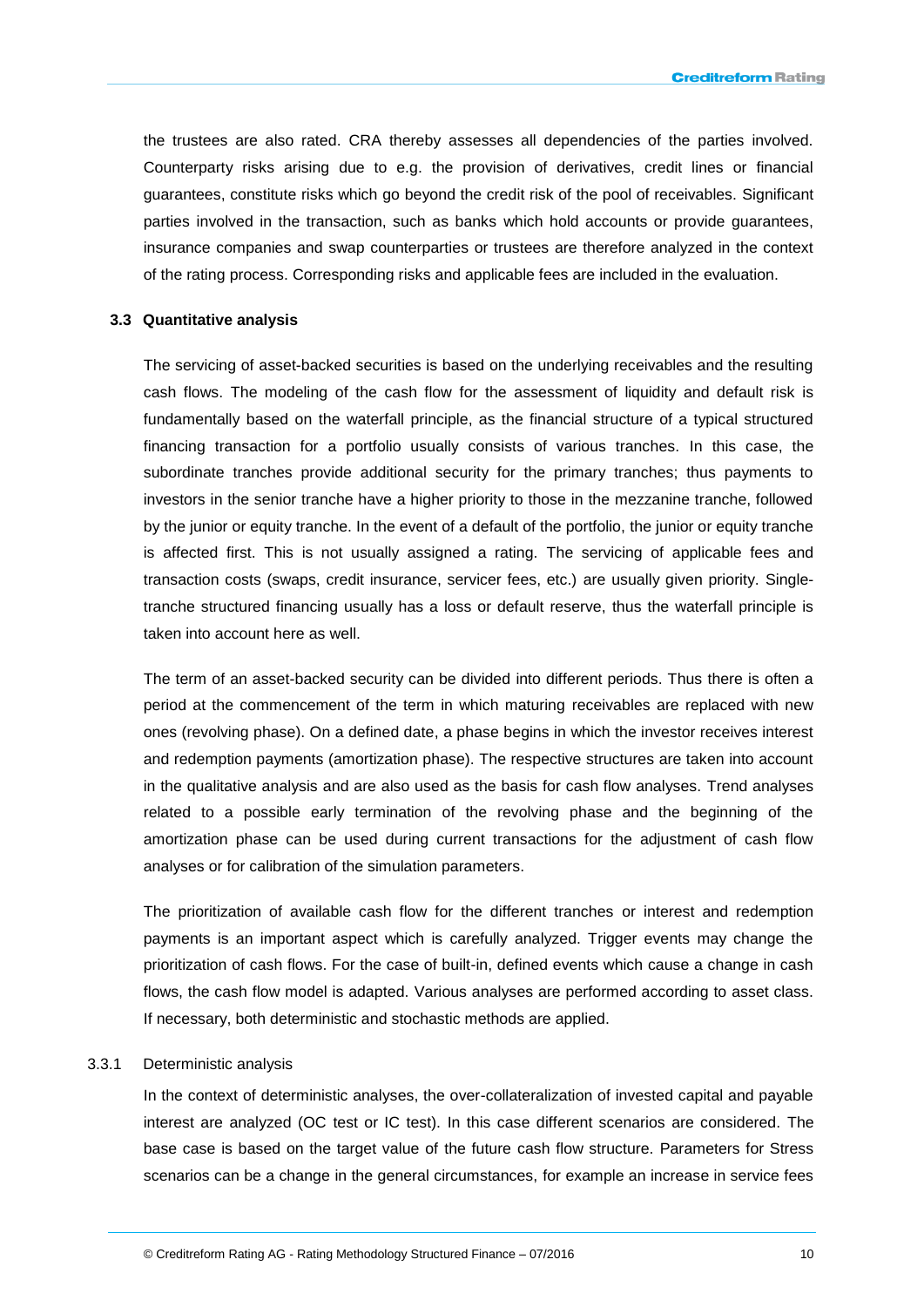or additional costs due to the default of important parties. Another stress scenario is to assume the event of a strong recession. The recession scenarios are applied at different times during the term of the structured financing. In addition, scenarios are analyzed in which the debtors of the portfolio partially fulfill their payment obligations either ahead of time or in arrears.

#### 3.3.2 Stochastic analysis

In the context of stochastic analyses the cash flows of the underlying receivables are subjected to a Monte Carlo simulation, whereby parameters such as probability of default (PD), loss given default (LGD), or recovery rates and default correlations of the individual receivables are introduced. Other determinants in the simulation are the amounts of the individual receivables, the repayment structures and, if necessary, the interest amounts. Calibration of default probabilities takes into consideration country, industry, and sector-specific risks. PDs and LGDs can, for example, be taken from internal evaluations of the originator, whereby, if applicable, stress factors should also be considered. Default correlations process information on the distribution of addresses by sector and region, thus also cluster and concentration risks. Internal analysis of the empirical default statistics of industrial and private debtors serve as the basis for the derivation of correlation coefficients.

CRA's rating category migration matrix serves as the basis for the calculation of the timedependent development of default probabilities. This typically has a time horizon of one year. In order to increase the flexibility of the time horizon, CRA employs the approach of Markov chains which are homogeneous in terms of time.

By means of the Monte Carlo simulation, there is a derivation of the probability distribution for portfolio losses or for the available cash flow. An incomplete or delayed servicing of a payment obligation is already considered in this case to be a default. Different time periods are used as a horizon for observation for the distribution of portfolio losses or the available cash flow, as well as for the PD of the tranche rating. Typically, the individual tranches for which a rating is to be determined are respectively predefined. The probability of the occurrence of payment irregularities per security can be seen from the loss or cash flow distribution. Accordingly, the decisive factor for the rating is the probability in the simulations that the cash flow will be sufficient to cover interest and redemption payments in their entirety and in a timely manner.

# **4 Monitoring**

Subsequent to the disclosure of the rating by the team of analysts, it is continuously monitored. The aim of this is to ensure that that the indication provided by the rating is up to date. The duration of the monitoring period depends on the order submitted by the sponsor. The rating procedure is usually carried out at least once per year in the context of a follow-up rating in order to provide a valid rating.